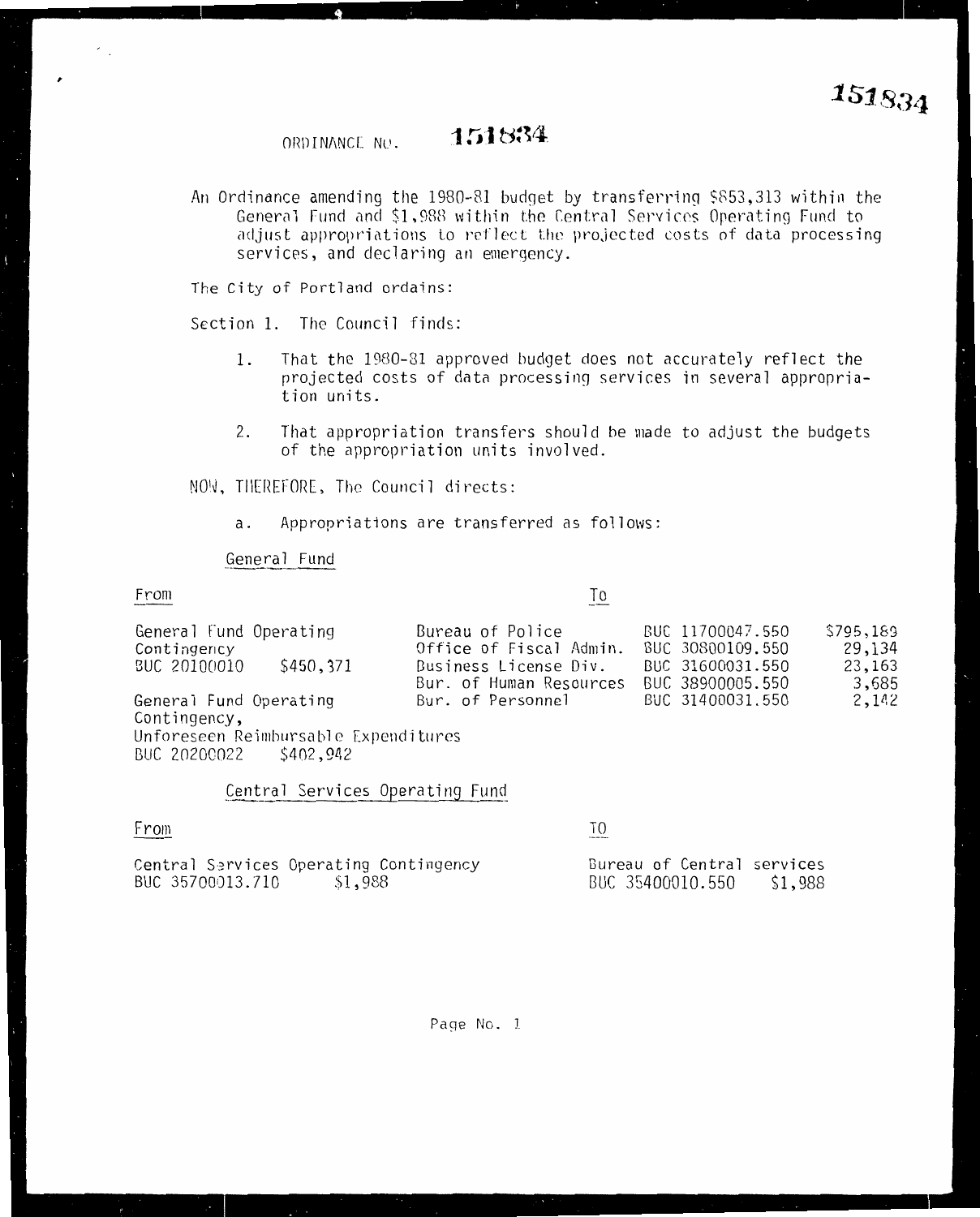## **ORDINANCE No.**

 $\cdot$  .

Section 2. The Council declares that an emergency exists because a delay would result in an overexpenditure by an appropriation unit at year end; therefore, this ordinance shall be in force and effect from and after its passage by the Council.

**Passed by the Council,** *\_ll}* **N 2 4 1981** 

Commissioner Strachan M.Urdahl: en June 18, 1981

**Attest:** 

fukovih

Auditor of the Lity of Portland